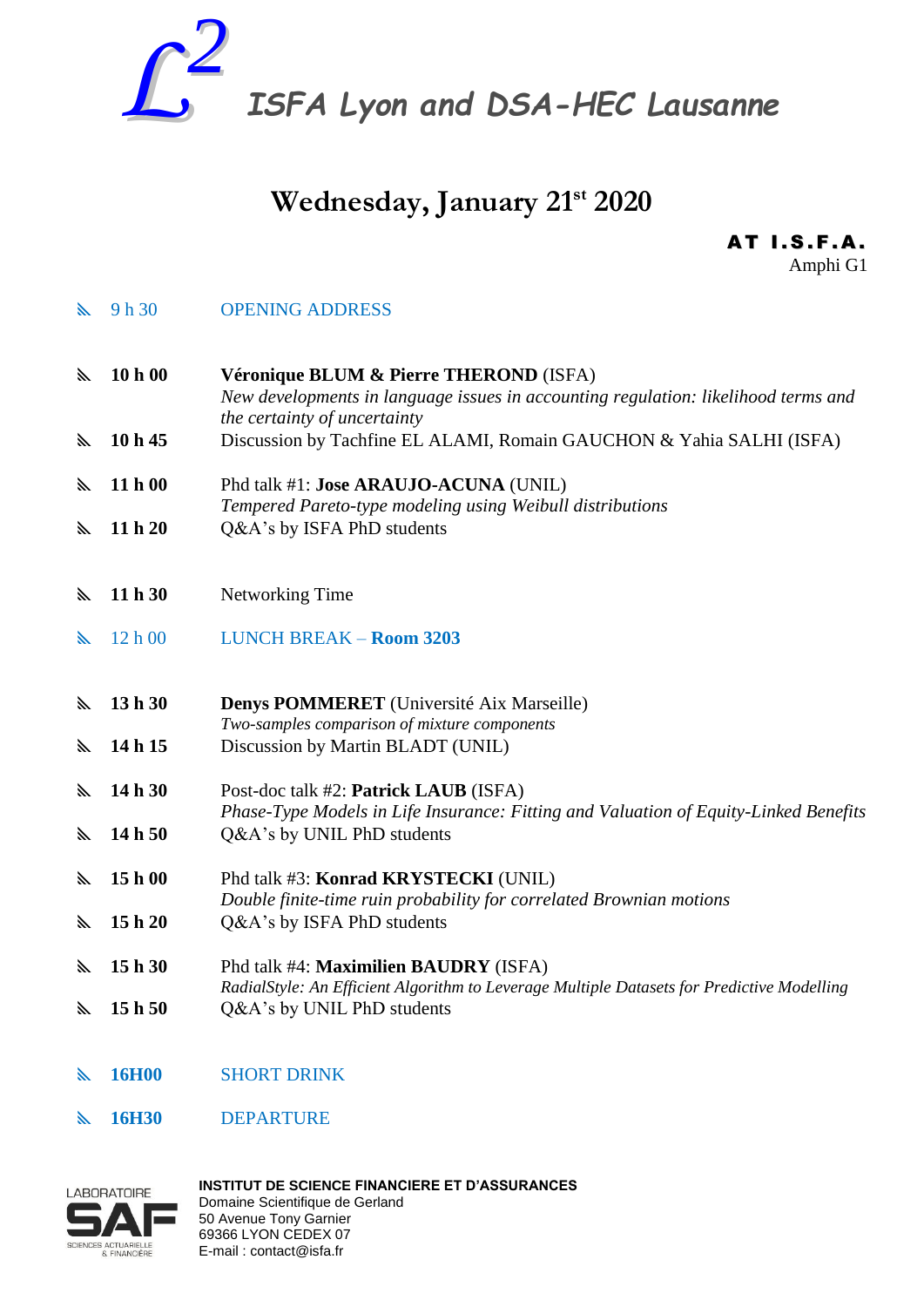

*ISFA Lyon and DSA-HEC Lausanne*

# **ABSTRACTS**

**Véronique BLUM & Pierre THEROND:** New developments in language issues in accounting regulation: likelihood terms and the certainty of uncertainty

Abstract: The present study explores the triangular links between language, financial reporting and uncertainty and compares the interpretations of likelihood terms as used in international accounting standards in two languages, French and English. A novelty of our work as compared to previous studies is that our samples are not distinct; we hold constant the individual characteristics by surveying twice the same participants. This allows the assessment of the variability of terms' interpretations and judgement consistency. We show that the translations of likelihood terms within the same individuals display variability in point and range estimation causing differences in interpretations likely to hamper the comparability targeted by international standards. But such variability could also be induced by the ambiguity of the terms themselves. With a one-language control sample, in another double-test, we demonstrate that variability persists within languages. Our findings suggest that unstable interpretations of uncertainty expressions exist both across and within languages. Such contribution is of importance to standard setters if they aim at enhancing the comparability, and ensuring the neutrality, of accounting as an input into the decision-making process.

**Jose ARAUJO-ACUNA:** Tempered Pareto-type modeling using Weibull distributions

Abstract: In several applications of heavy tail modeling, the assumed Pareto behavior is tempered ultimately at the largest data. For instance, in insurance applications claim payments are influenced by claim management so that claims are subject to a higher level of inspection at highest damage levels leading to lighter tails than apparent from modal claims. Inspired by applications in geophysics and finance, Meerschaert et al. (2012) studied parameter estimation for exponential tempering of a simple Pareto distribution. Raschke (2019) discussed applications in insurance using Weibull tempering.

In this talk we generalize the results of these recent papers to tempering of a Pareto-type distribution with a Weibull distribution in a peaks-over-threshold approach. This requires to modulate the tempering parameters as a function of the chosen threshold. We use a pseudo maximum likelihood approach to estimate the model parameters, and consider estimation of return periods of extreme levels. We illustrate the approach with simulation experiments, provide basic asymptotic results and apply the methods to several insurance data sets.

This is joint work with H. Albrecher and J. Beirlant.

## **Denys POMMERET:** Two-samples comparison of mixture components

Abstract: We consider two-component mixture distributions, when one component is known. In insurance this situation can be encountered in mortality models, where the whole mortality rate is well known as a gold standard, and where a subpopulation contains unknown marginal features that we want to compare. When two populations are drawn from such models, we propose a test to compare the second unknown component, that is to test the equality of their marginal density. The behavior of the test is first observed through a lot of different simulation schemes. Then, illustrations are given with two real cases. First on mortality datasets, and results show that the test remains robust in critical situations where the unknown component only represents a few percent of the global population. Second on galaxy velocities datasets where we compare stars mixed with the Milky Way.

This is joint work with Xavier Milhaud, Denys Pommeret, Yahia Salhi, and Pierre Vandekerkhove



**INSTITUT DE SCIENCE FINANCIERE ET D'ASSURANCES**  Domaine Scientifique de Gerland 50 Avenue Tony Garnier 69366 LYON CEDEX 07 E-mail : contact@isfa.fr